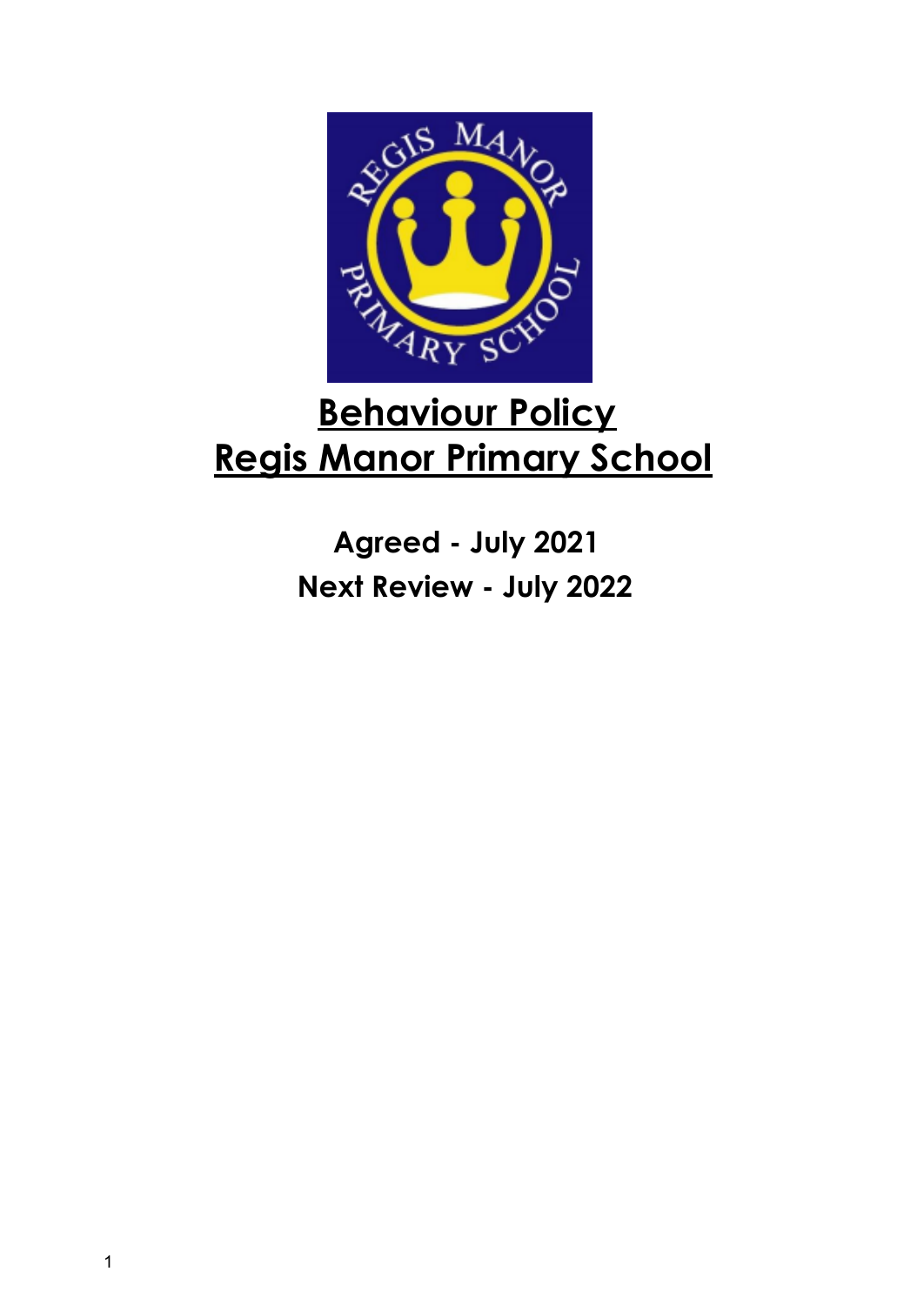# **Contents**

- 1. Statement of Intent
- 2. Inclusivity and Equality
- 3. Restorative Justice
- 4. The Peg System
- 5. Merits
- 6. Class Rewards
- 7. Sanctions
- 8. Gold Award
- 9. Playtimes and Lunchtimes
- 10. Educational Needs and Disability (SEND) and Vulnerable Individuals
- 11. Risk Assessments and Risk Reduction Plans
- 12. High Level Behaviour
- 13. Positive Handling
- 14. Exclusions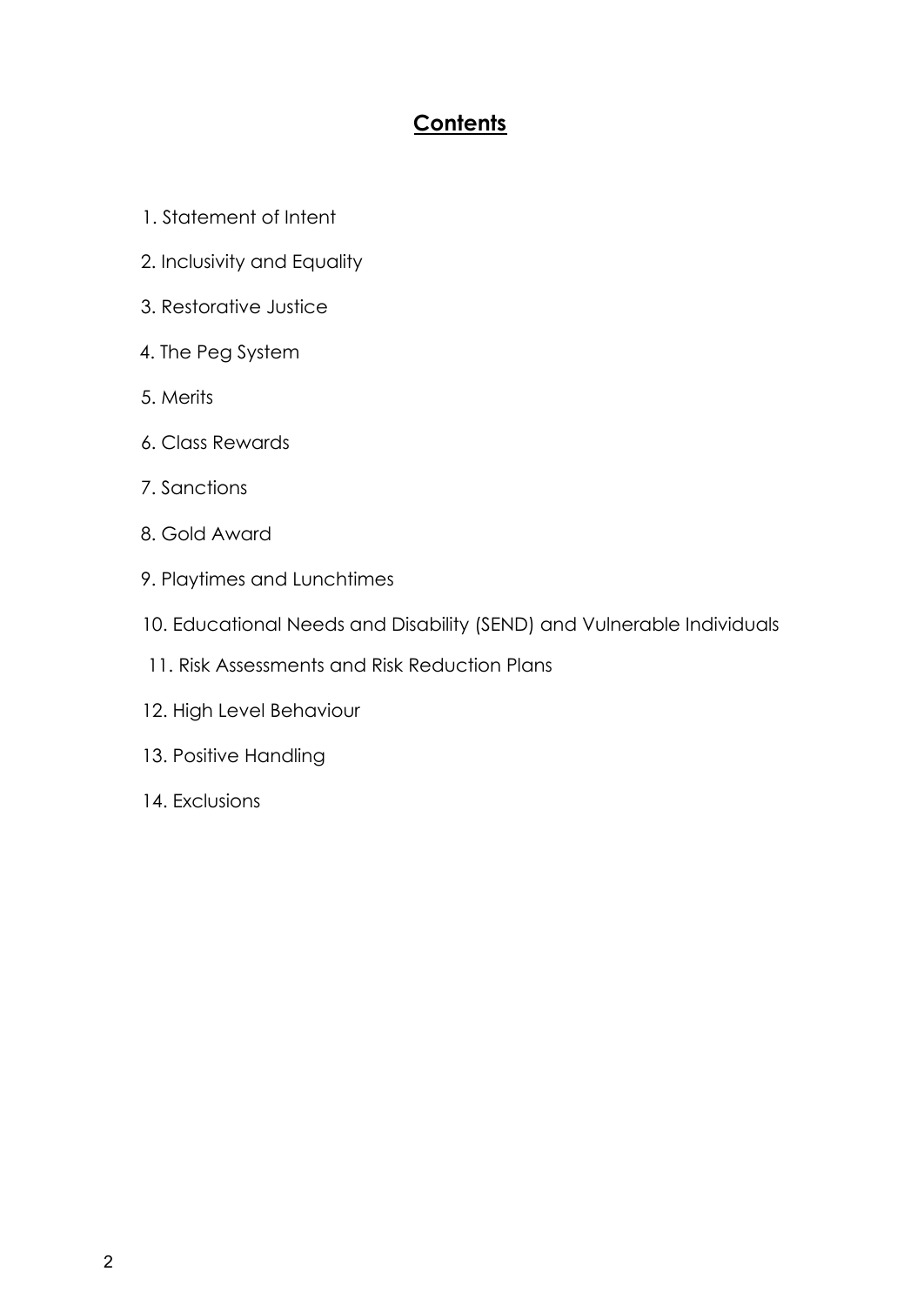## **1. Statement of Intent**

At Regis Manor Primary School we believe that every child can succeed when given the right opportunities and a purposeful atmosphere to learn in. We believe that a positive approach to behaviour management is the key to this alongside a restorative approach when things go wrong. The following policy outlines the schools approach to behaviour management which is endorsed within the ethos of the school and its staff.

All children, staff and other members of the school community have the right to feel safe at all times whilst in school. We expect all members of the school community to behave responsibly and to treat each other with respect. They should be aware that bullying or harassment of any description is unacceptable even if it occurs outside of normal school hours.

At Regis Manor we strongly believe that high standards of behaviour lie at the heart of a successful school. Good teaching and learning promote good behaviour and good behaviour promotes effective learning. Children have the right to learn and to achieve their potential in all aspects of their lives and staff have the right to teach.

High expectations of behaviour which are required during the school day can have a positive effect on the life of young people outside school in encouraging them to become successful citizens.

# **2. Inclusivity and Equality**

We are an inclusive school, we believe in equality and in valuing the individual.

We believe all members of the school community should be free from discrimination, harassement and bullying and will not tolerate them in any form. Measures to counteract bullying and discrimination will be consistently applied and monitored for their effectiveness.

The school's legal duties in order to comply with the Equality Act 2010 and which are described in the school's Equality and Diversity Policy are reinforced through the Behaviour and Anti-Bullying Policies and seek to safeguard all members of the school community. We recognise that some children may need additional support to meet behaviour expectations.

The governing body, the leadership team and staff will ensure there is no variation in the application of this positive behaviour policy and procedures on any grounds, particularly ethnic or national origin, culture, religion, gender, disability or sexuality. They will also ensure that the concerns of children are listened to and appropriately addressed.

#### **3. Restorative Justice**

We believe that the systems set out below will help most of our children learn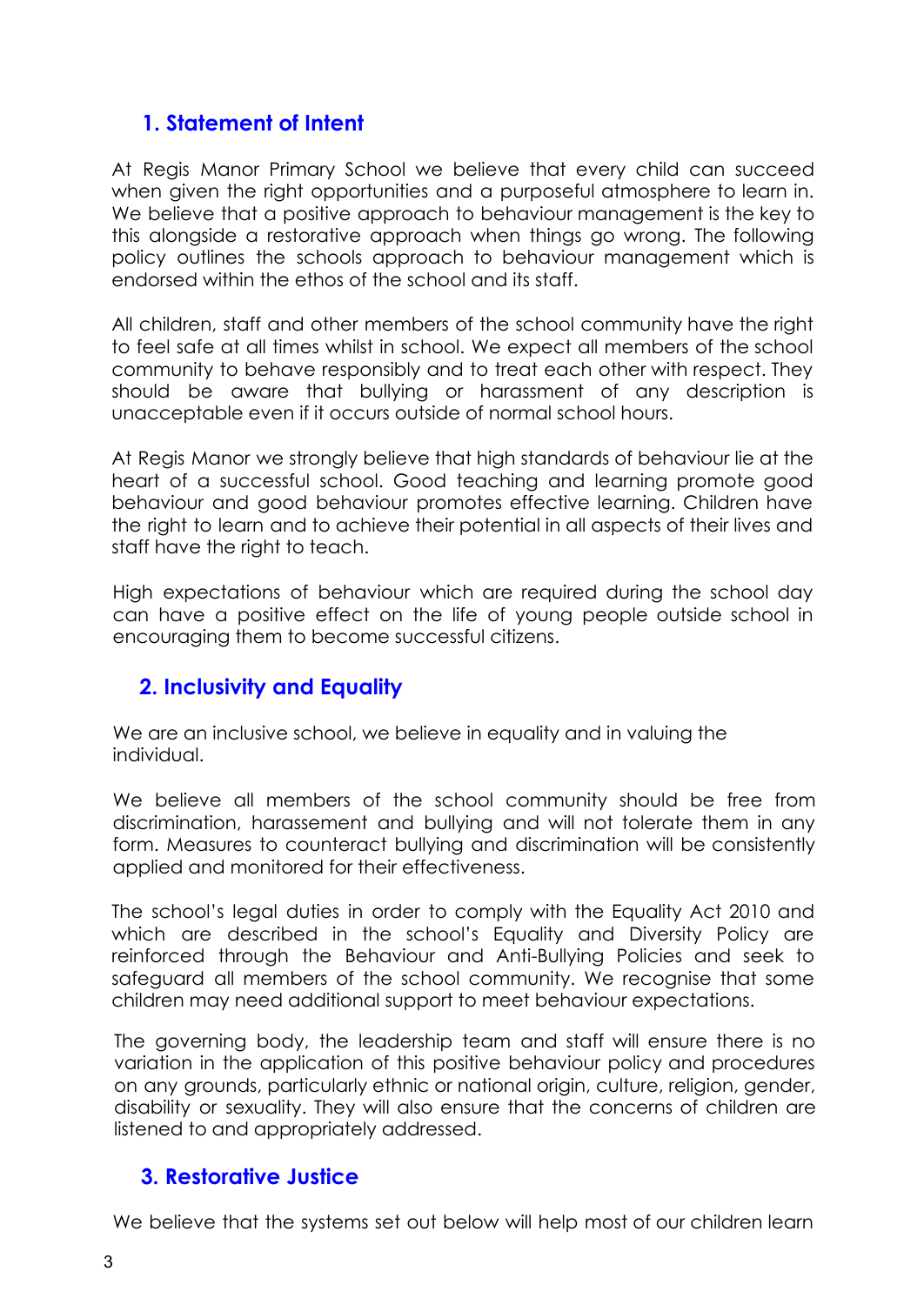in a positive environment. However we accept that children sometimes make negative choices that can affect not only their own learning but the learning of others. We do not believe that just giving a child a sanction is the key to helping this child to change their behaviour rather we believe in the

need to educate the children about the implications of their actions. This restorative approach often involves the children talking to each other about what happened, how it made them feel and therefore help develop their emotional intelligence. By developing an understanding of how their behaviour affects others we believe that children will begin to act more positively.

There are a variety of restorative approaches that the staff are trained in and use on a regular basis however one of the ones used most regularly is sharing circles where staff get together all of the parties involved in the incident and taking it in turns the children discuss what has happened and are encouraged both to listen to each other and reach a conclusion about how we are going to move forward. It is important to listen to everyone's views as often the 'perpetrator' of an incident was driven by something smaller and it is important that everyone understands the implications of their actions.

# **4. The Peg System**

Each class has a peg board similar to that pictured below which children can move up and down with 5 steps. Children begin their journey in the middle of the system at 'ready to learn' and can be moved up for showing positive behaviour choices, showing personal excellence in their work or managing to turn around negative choices. Equally children can be moved down the ladder through poor behaviour choices and given clear expectations and opportunities to move back up the ladder. The focus is always on reinforcing positive behaviours.

# **5. Merits**

Merits can be earned in a variety of ways such as:

\*Reaching the top of the peg ladder.

\*Completing learning activities above and beyond expectations. \*Going above and beyond to contribute positively to the school community.

> Children collect merit stickers in their own reward chart aiming to complete their booklet (25 stickers in total). When children complete their merit book they will be awarded a certificate in assembly and can take home completed merit charts to their parents to share and celebrate their success.

> Every child is in one of the school houses (ruby, diamond, sapphire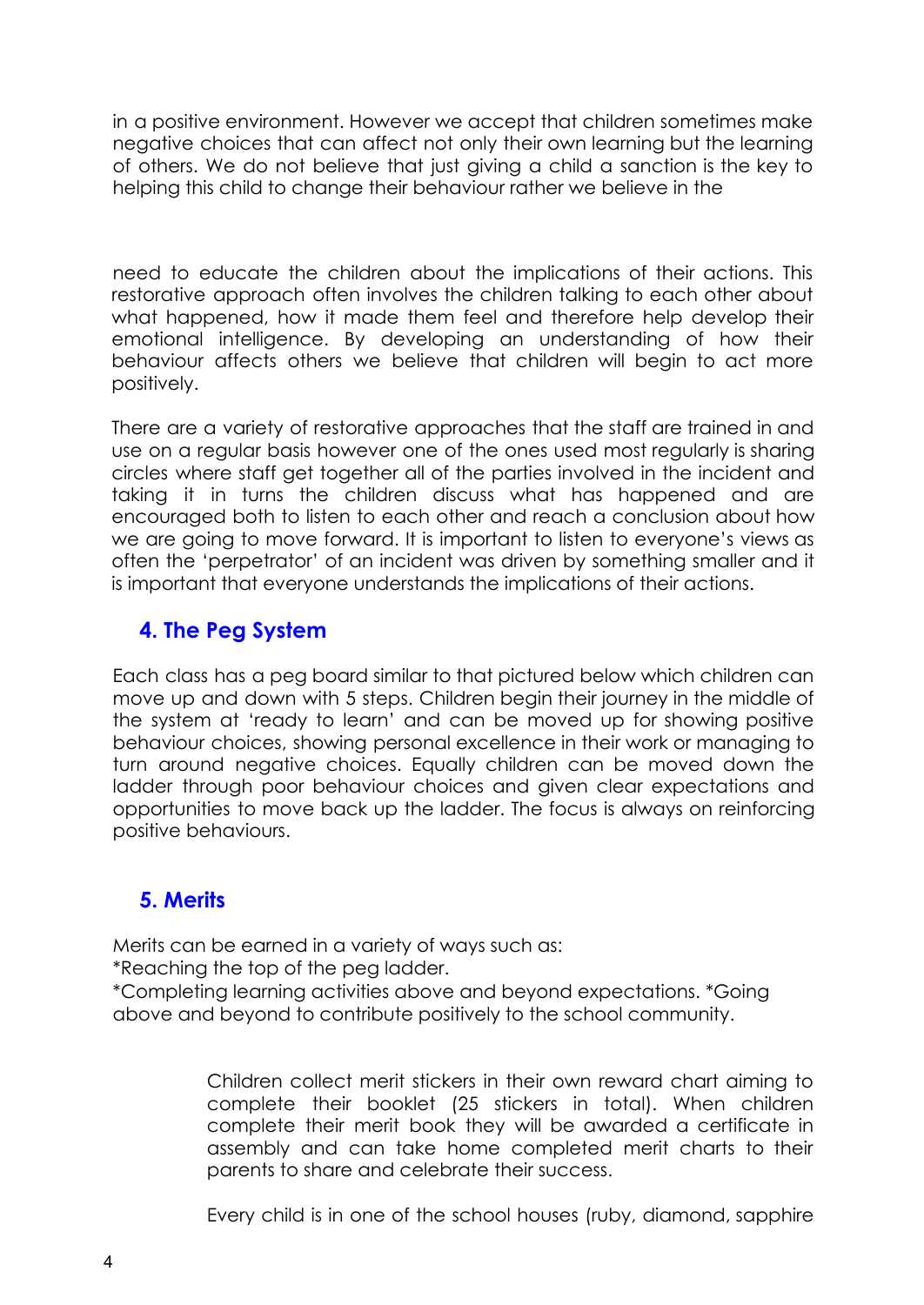and emerald) and each week the merit points are added up across the school to see which house has won. There is also an overall term house winner.

The school houses play an important part in everyday school life and are celebrated both in weekly assemblies but also in classroom displays. Each merit book is in the same colour as their school house.

#### **6. Class Rewards**

Each class can have a class reward scheme where children collect points towards a reward – this can vary from class to class and could include things like marbles into a jar, coins or stickers. As a class, children aim to reach their class target to achieve a class reward (this is for the whole class regardless of how much input they have had into collecting). Each class will have a budget that they can allocate on rewards over the year.

How long it takes children to collect their class reward can be dependent on the age of the class and their individual needs. The challenge/target set by the class teacher should be challenging for their class but not unreachable. The children may also be involved in conversations with their teacher as to what rewards they would like to earn to ensure they are engaged. This could include (and is not limited to) film afternoons, extra playtime, cooking, etc. As an additional incentive the children will know that when they have reached 2-5 points (vary by class) then they can choose an instant reward from a selection and play it instantly in order to give immediate feedback (this should only be a 5 minute game).

#### **7. Sanctions**

While every effort is made by staff to turn negative choices around and prevent children from reaching the bottom of the behaviour ladder we accept that this isn't always possible. When children reach the bottom of the behaviour ladder individual class teachers will make the decision about an appropriate sanction for that child based on their behaviour choices. These consequences may be necessary without the use of the peg system depending on the behaviour displayed. This could include (and is not limited to):

-Staying in to complete work -Being sent to phase leader -Time out within partner class -Missing part of a break or lunchtime -Alternate break or lunchtime provision -Internal exclusion

All pupils will be given the opportunity to have a restorative conversation to help them take responsibility for their behaviour, understand the impact their choices have had on themselves and others and find ways to think of an alternative behaviour choice in the future. The conversation will take different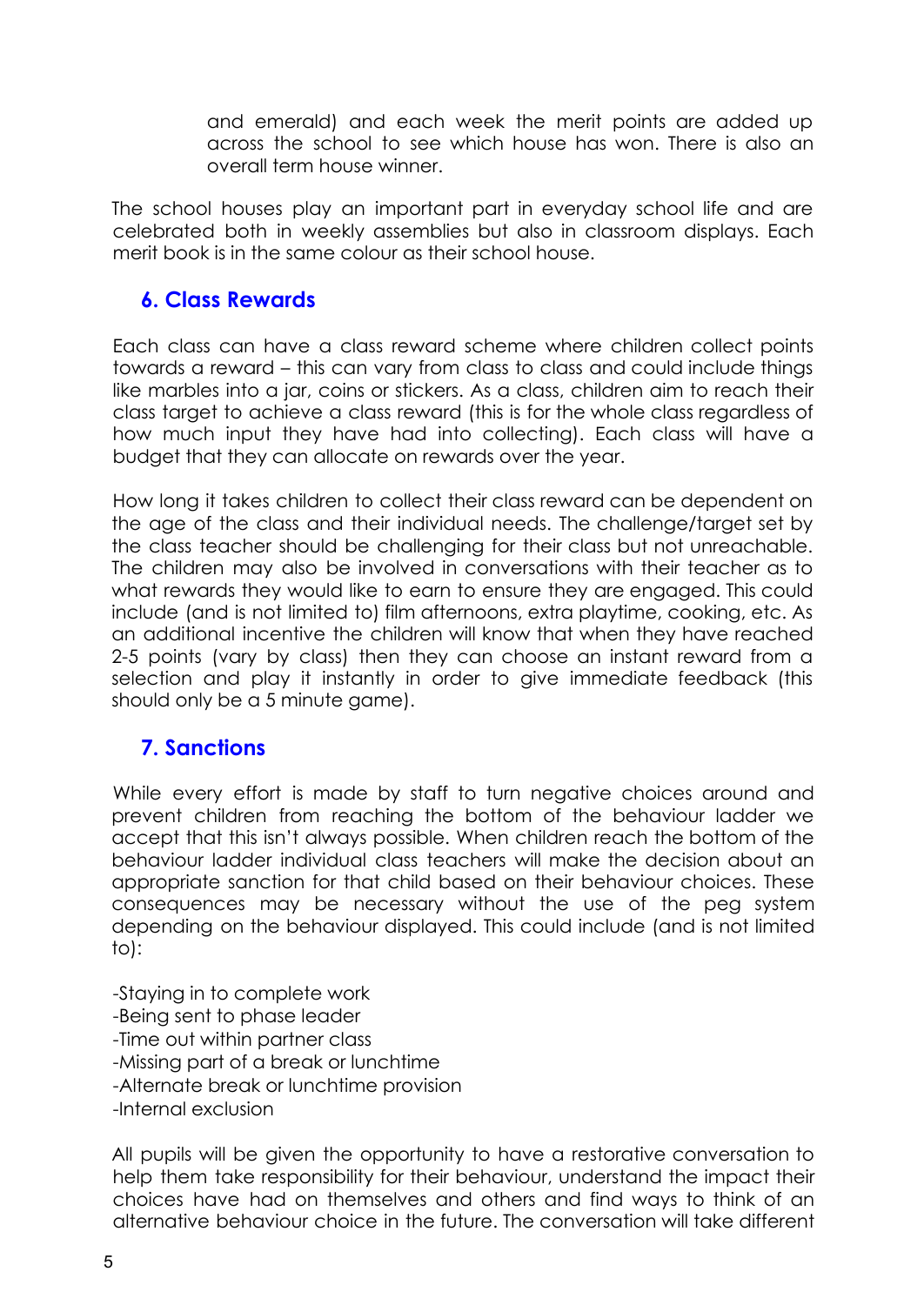forms depending on the age of the child.

Class teachers will inform parents, either verbally or through contact books, when a sanction has been put in place (for example - if a child reaches the bottom of the ladder). We will work collaboratively with parents to try and ensure that the behaviour does not become a regular occurrence by putting in place structures to support the child.

There are times when children cannot work within the peg system as they find it difficult to turn around negative choices and so may have an individual reward/consequence system setup by the class teacher in discussion with the child's parents.

# **8. Gold Award**

Each week in our celebration assembly each class will nominate a child to receive the gold certificate (staff nominate a child weekly by completing an online form). This is a chance to celebrate a child's personal achievement – it could be an excellent piece of work, putting in extra effort or something that they have achieved personally that week (e.g. making more positive decisions).

The children get presented with their Golden certificate in assembly and where possible have their piece of work attached to share with the rest of the school and take home to share with their parents.

Gold book winners are celebrated with parents weekly via Weduc.

# **9. Playtimes/Lunchtimes**

During playtime MDMS encourage positive behaviour using a variety of strategies. Children will be given specific stickers that highlight a key skill that they have demonstrated during their lunchtime. (E.G. Today I have been caught sharing, today I have been caught tidying up!)

Alongside a restorative approach we accept that children can make negative choices during these unstructured times and when this happens children have 5 minutes timeout either in the hall at designated 'calming' table. Each class is allocated a lead MDMS who record incidents in a class book and inform the class teacher at the end of each lunchtime. If this is unsuccessful then the chart below indicates the usual lines of support for both the staff and child. In serious events (for instance – a physical altercation) the Deputy Headteacher or Head of School will be contacted immediately.

For children who find the lack of structure at lunchtimes challenging, 'Lunch Bunch' provision is in place to provide structured adult-led activities in a calm setting. Access to Lunch Bunch provision is monitored by the inclusion team in coordination with teachers.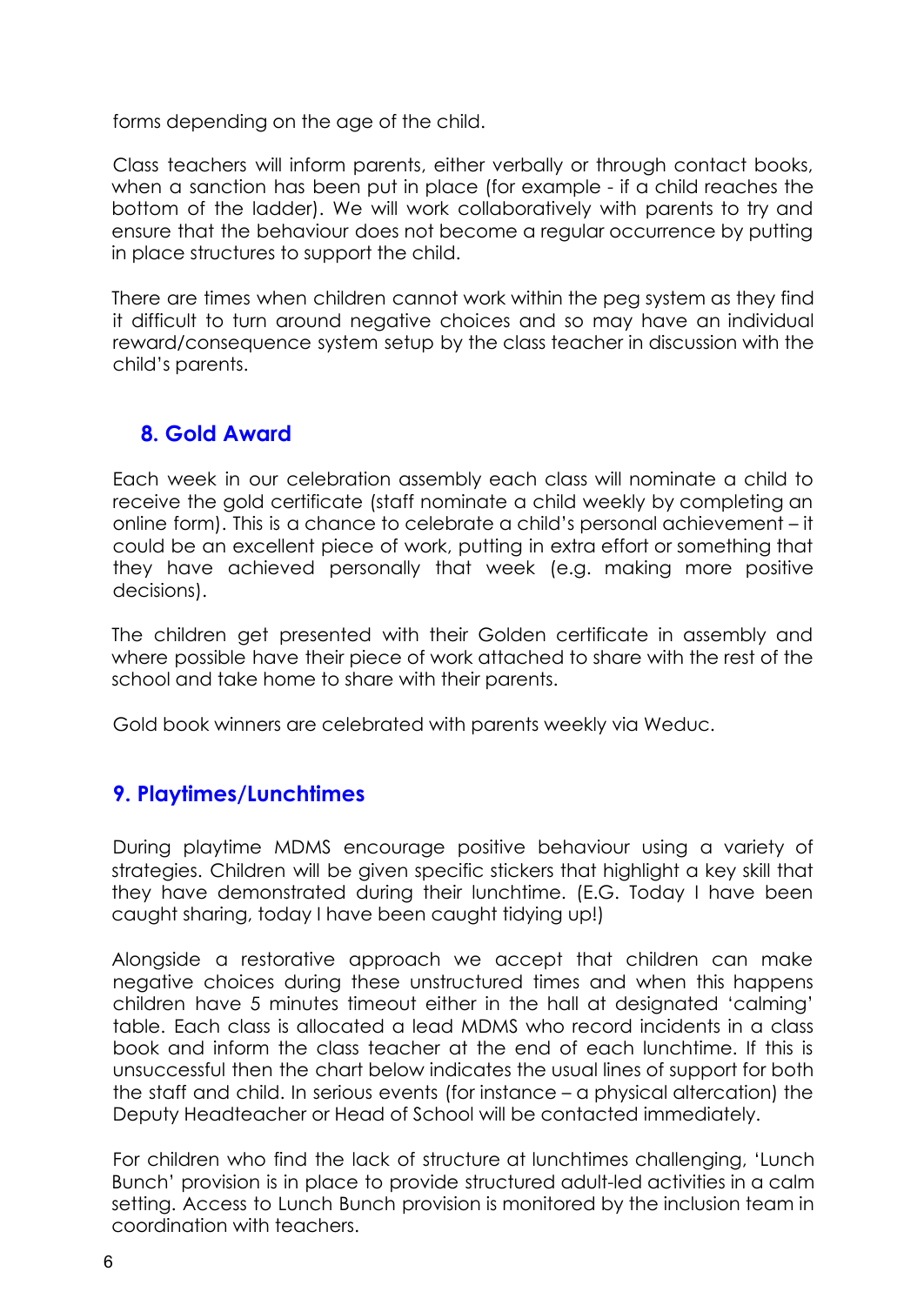| Who do I go to (after speaking to the class teacher)? |                                                                                                                                   |
|-------------------------------------------------------|-----------------------------------------------------------------------------------------------------------------------------------|
| <b>Phase Leader</b>                                   | Mrs E King – Nursery and Year R<br>Miss D Hammond - Years 1 and<br>2 Mr C Pettett – Years 3 and 4<br>Mr E Fincham – Years 5 and 6 |
| Deputy Headteacher                                    | Miss C Beevis, Mrs K Low                                                                                                          |
| Head of School                                        | Mr M Perry                                                                                                                        |

It may also be appropriate to contact the FLO (Mrs S Best) or the Inclusion Team to provide additional support to the children.

#### **10. Educational NEeds and Disability (SEND) and Vulnerable Individuals**

We fully appreciate that some children will find it more difficult to respond to the rewards and consequences in this policy. In particular, pupils with SEND may require reasonable adjustments to be made in line with their primary and secondary needs. These individuals require a carefully planned and personalised response involving parents or carers and the inclusion team. We also understand that a child may require increased support and care when they experience trauma and loss in their lives. The school may use a number of different strategies and also consider how the involvement of external agencies can support a child with additional needs such as:

- Behaviour charts to enable celebration of good behaviour.
- Increased communication between home and school.
- Individual behaviour plans.
- Timetabled Thrive Practitioner intervention.
- Support from the special educational needs coordinator (SENDCo) or identified teaching assistants.

● In house counselling service to offer 1:1 support to develop self-esteem and social skills

- Lunchtime nurture group sessions.
- Additional literacy or mathematics support where this is identified as a barrier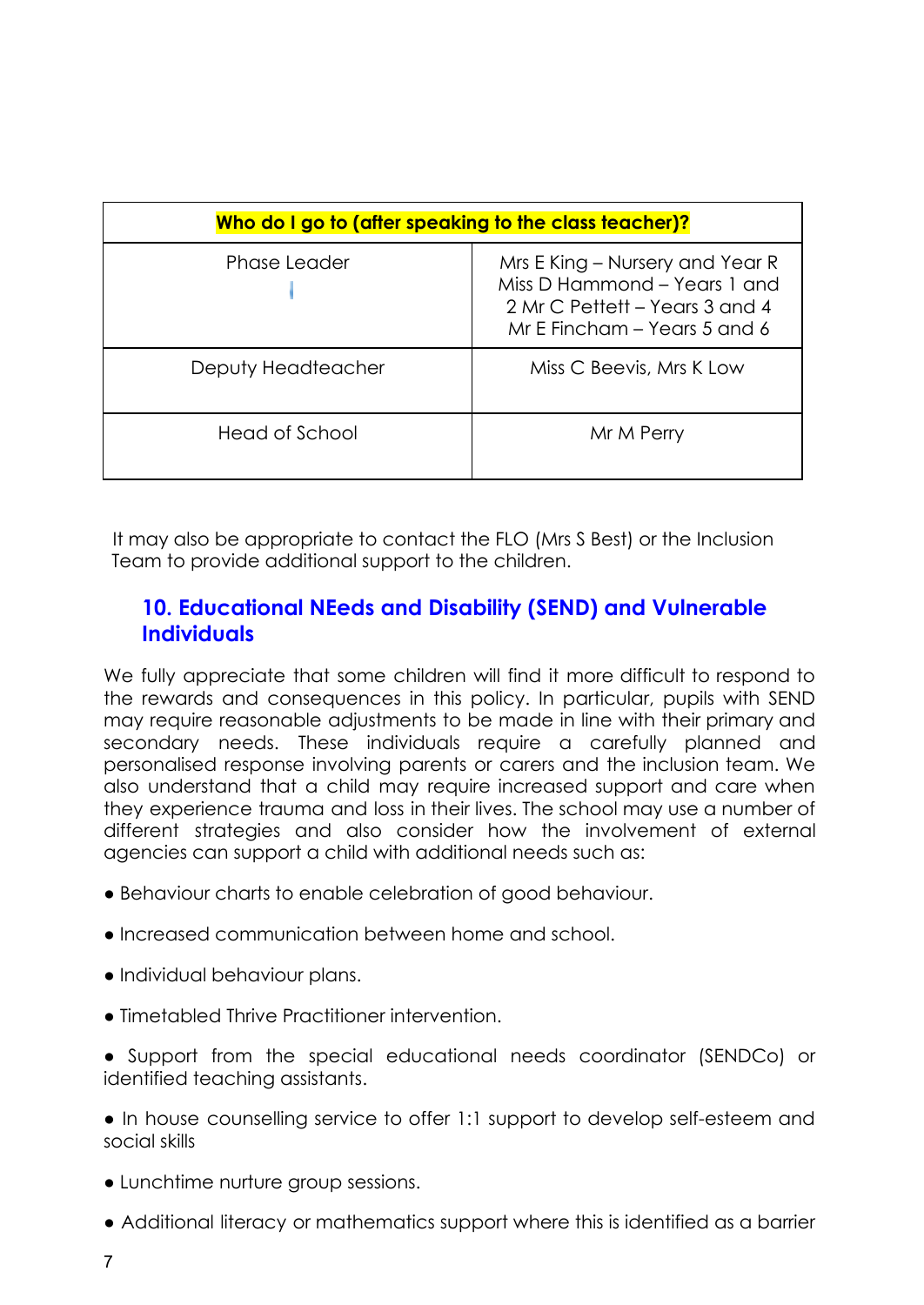to learning and impacts on the pupil's behaviour.

- Adjusted curriculum provision.
- An adapted timetable with an agreed timescale.
- Pastoral support meeting with parents and carers
- Facilitate multi agency meetings to plan next steps for a child's SEND provision

● Involve external professionals such as Planning Officers, Provision Evaluation Officers and Inclusion and Attendance Officers.

● Strategies recommended by professionals are consistently implemented.

• Referral to outside agencies such as: ISEND Front Door Education Support, LIFT, Behaviour and Attendance Service (ESBAS), the Educational Psychology Service, Child and Adolescent Mental Health Services (CAMHS), the local paediatric unit, (CLASS) or the Virtual School for Children in Care.

# **11. Risk Assessments and Risk Reduction Plans**

● The leadership team may judge it to be necessary to construct a risk assessment or a risk reduction plan for identified children.

● These will be constructed in collaboration with key members of staff and parents/carers. The information recorded will then be disseminated to staff.

● The plan will be reviewed at the end of each seasonal term or sooner if circumstances change, e..g as part of a reintegration meeting following a fixed term exclusion.

● A whole school overview is updated to reflect the number of children on these plans and with their review dates.

● If the behaviour of a child escalates suddenly, then a member of the senior leadership team will carry out a dynamic risk assessment as stated in the individual risk assessment/risk reduction plan.

● This is to ensure that alternative provision with specific supervision is agreed for the next session or the afternoon so that the child does not resume their scheduled, timetabled activities.

● This is to allow a continued period of quiet reflection for the child in an alternative, safe space. Parents/carers will also be updated.

# **12. High Level Behaviour**

In some cases children may present with extreme behaviour that does not fit within the boundaries setup below. In the first instance staff will try to distract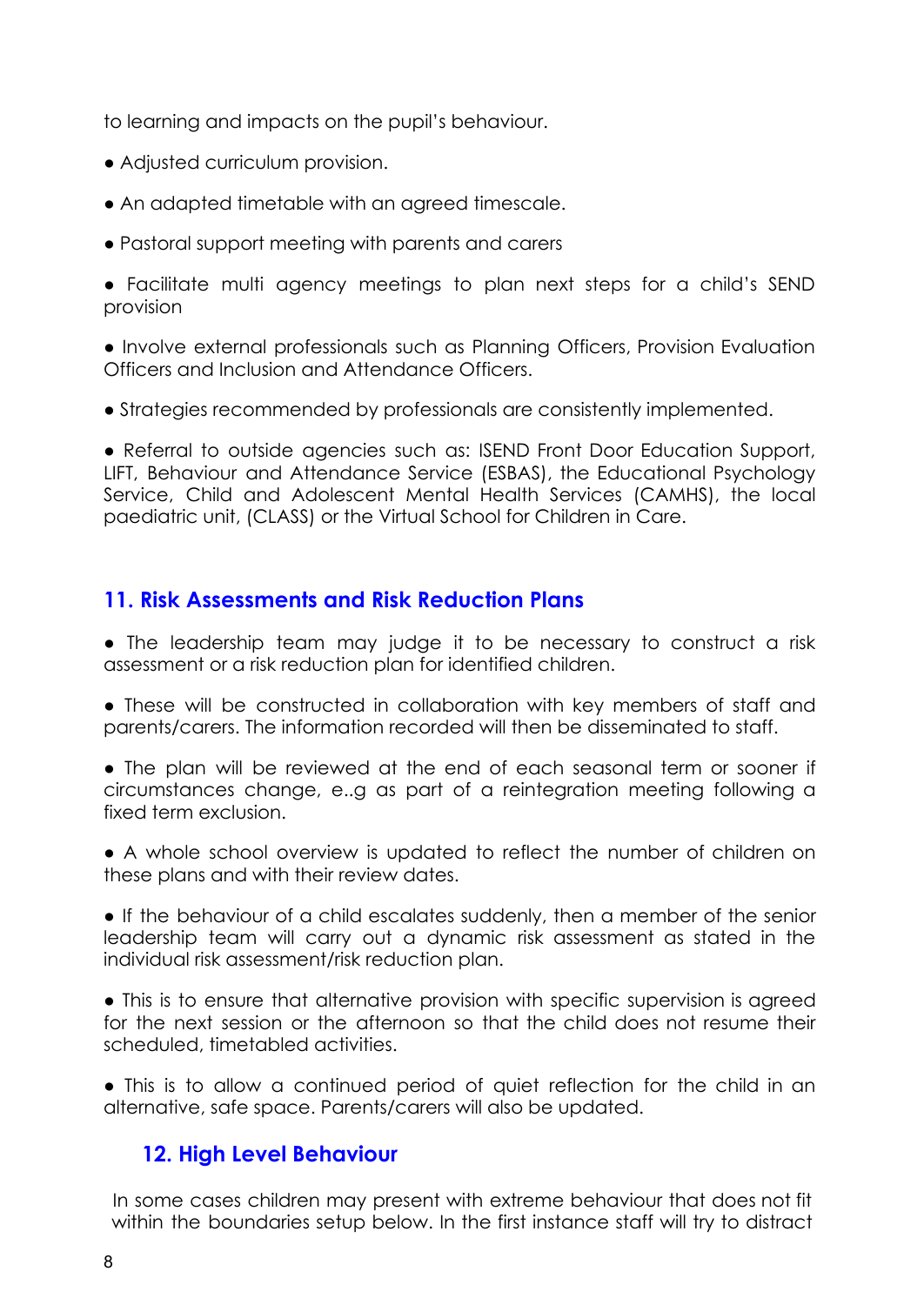the child and redirect their attention to deescalate the situation.

In every circumstance every effort will be made to intervene before a child gets into crisis. As a school we will look at each child individually to try and identify the triggers for children and then avoid these and/or provide the

children with strategies that will help to support them to make positive choices.

Some responses that staff may use to approach these situations are outlined below. This is not an exhaustive list and are just an example of some strategies used within school.

| Low Level Behaviour<br>- Anxiety, Refusing to Cooperate, Disruption etc                                                                                                                                                                                                                                                                                                                                                        |  |
|--------------------------------------------------------------------------------------------------------------------------------------------------------------------------------------------------------------------------------------------------------------------------------------------------------------------------------------------------------------------------------------------------------------------------------|--|
| -Read body language and behaviour<br>-Intervene early to remove sources of frustration<br>-Offer reassurance including physical prompts,<br>-Explain clearly what is happening and what will happen<br>next-Communicate - 'Talk and I'll listen'<br>-Use appropriate humour<br>-Display CALM body language<br>-Talk slow and quietly<br>-Assess the situation<br>-Divert and Distract by introducing another topic or activity |  |
| <b>Medium Level Behaviour</b><br>- Higher tension, belligerent/rude/verbally aggressive, aggressive<br>postures, persistent disruption, challenges 'I will not'                                                                                                                                                                                                                                                                |  |
| -Continue low level responses<br>-State desired behaviours clearly<br>-Use distraction to refocus attention on something positive<br>-Set clear enforceable limits<br>-Offer alternatives and options<br>-Offer clear choices<br>-Give a get out with dignity<br>-Remove audience<br>-Seek support from experienced staff as needed                                                                                            |  |
| <b>High Level Behaviour</b><br>- Physically aggressive behaviour, endangering themselves and/or others                                                                                                                                                                                                                                                                                                                         |  |
| -Continue low and medium level responses<br>-Make the environment safe<br>-Guide assertively (hold only when necessary)<br>-Ensure face, voice and posture are supportive and not aggressive                                                                                                                                                                                                                                   |  |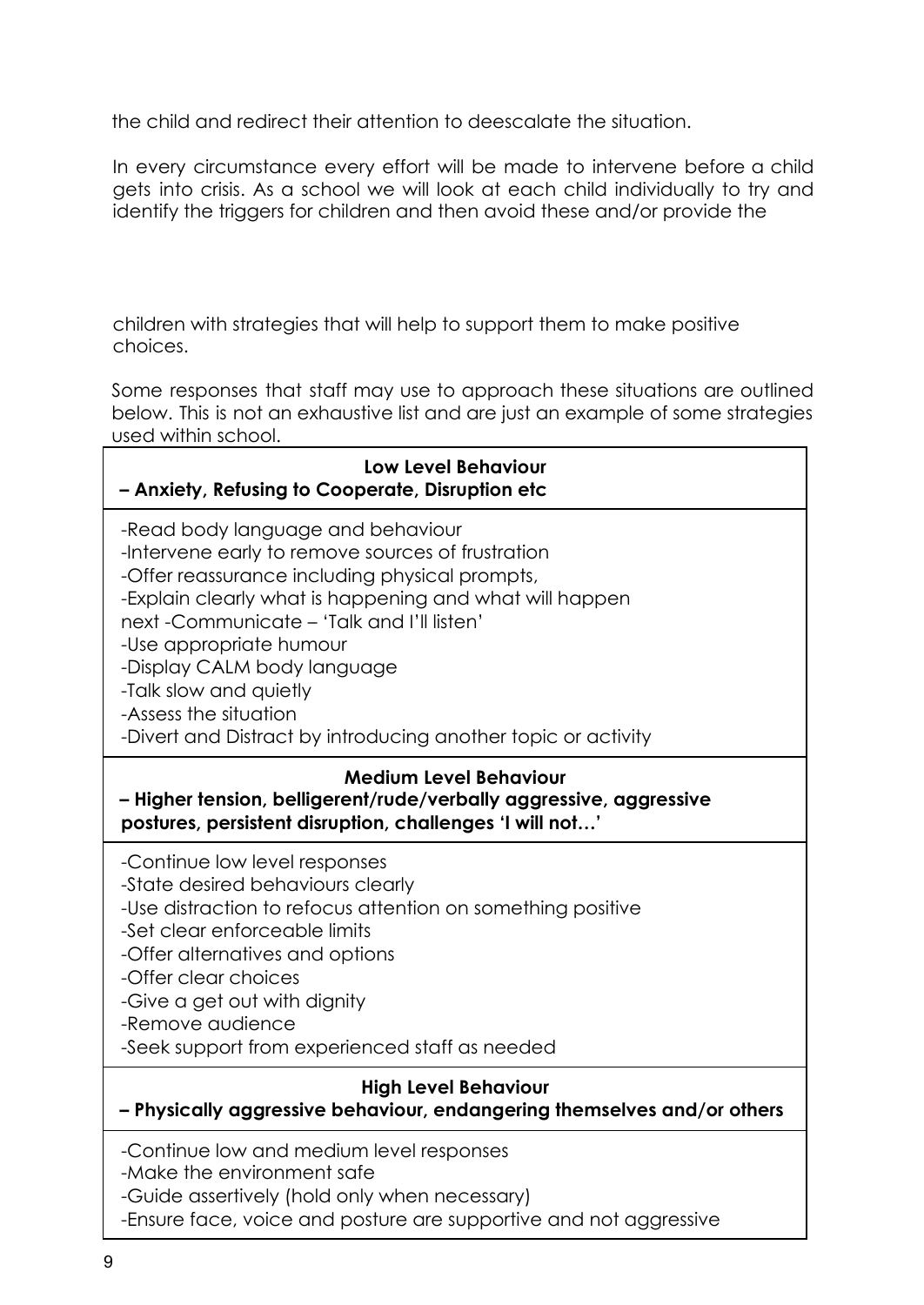Any child who has needed any of the above will need time to recover and calm down – they will need space and time. This is often not the correct time to explain to the child the mistakes they have made – this will need to happen later. They will need a safe place and the adult with them should look for signs that they are ready to communicate.

# **12. Positive Handling**

Good professional relationships between staff and pupils are vital to ensure good order in school. It is recognised that the majority of pupils in school respond positively to the discipline practiced by the staff. This ensures the well-being and safety of all pupils and staff. It is also acknowledged that in exceptional circumstances staff may need to take action in situations where the use of positive handling may be required.

Every effort is made to ensure that all staff at Regis Manor Primary clearly:

i) understand the Positive Handling Policy and their responsibilities in the context of their duty of care in taking appropriate measures where positive handling is necessary and

ii) are provided with appropriate training to deal with these difficult situations should they occur.

The DfE Use of Reasonable Force Advice for headteachers, staff and governing bodies 2013 states that: All members of school staff have a legal power to use reasonable force. This power applies to any member of staff at the school. It can also apply to people whom the headteacher has temporarily put in charge of pupils such as unpaid volunteers or parents accompanying students on a school organised visit.

Staff seek alternative strategies wherever possible in order to prevent the need for positive handling. Positive Handling will only be used as a last resort when all other behaviour management strategies have failed or when pupils, staff or property are at risk.

#### **13. Exclusions**

Exclusion will only be considered after all possible strategies and resources have been explored. Please see the exclusions policy for further information on exclusions. Exclusions can take the form of 3 types:

● Internal Exclusion

Internal exclusion is used for serious incidents and is authorised by the Head of School. Internal exclusion means a period of time in school working away from their class. This may involve a child being taught in another classroom with appropriate work and/or being excluded from their usual playtimes. Parents